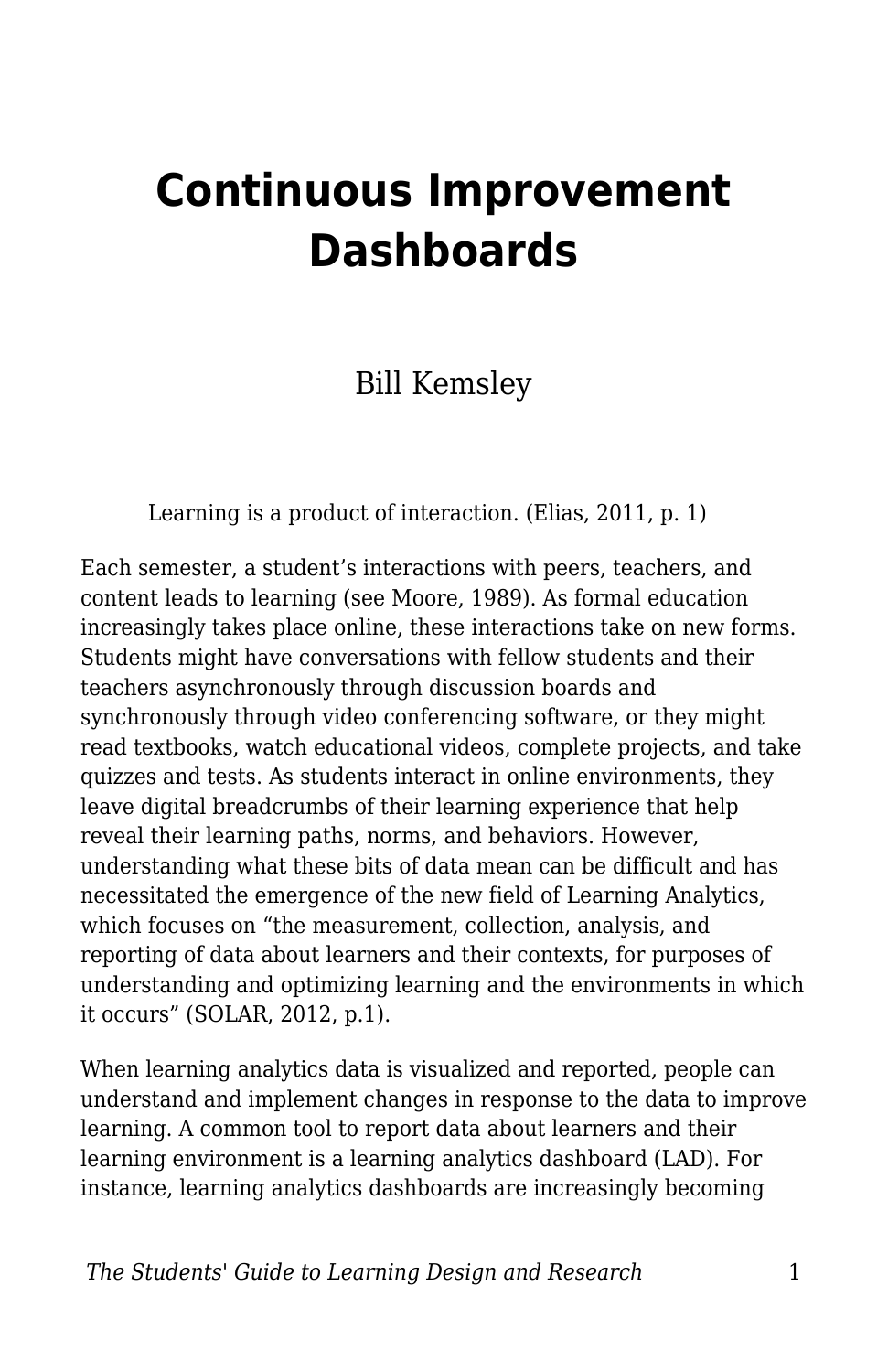incorporated into Learning Management Systems (LMS; Park & Jo, 2015, p. 110), wherein a student logging into an LMS may have access to a student-facing dashboard that provides feedback from the teacher on assignments and provides recommendations of content areas to study further. Conversely, a teacher logged into an LMS for the same course may have access to a teacher-facing dashboard that identifies struggling students and suggests ways to intervene.

Student- and teacher-facing LADs fulfill a variety of purposes. Student-facing LADs report information about students' online learning experiences, provide feedback, encourage self-reflection and self-awareness, and motivate learners to achieve performance outcomes (Roberts, Howell, & Seaman, 2017, p. 318). To accomplish these purposes, student-facing LADs include features such as links to additional readings, information about course difficulty, progress within a course, other students' time management practices, and personalized feedback on performance in relation to peers and learning outcomes (Roberts et al., 2017, p. 318).

Teacher-facing LADs, on the other hand, are frequently used to identify struggling students. In addition, they may also be used to help teachers better understand their courses, reflect on teaching strategies, and identify ways to improve course design (Viberg, 2019, p. 2), although these purposes are less prevalent than that of identifying at-risk students. Teacher-facing LADs with early warning systems for at-risk students may use complex predictive modeling and can include data sources such as students' previous academic histories, current grades, time spent in different sections of the LMS, and clickstream data about learning activities (Viberg, 2019, pp. 1-2).

### **Continuous Improvement Learning Analytics Dashboards**

While student- and teacher-facing LADs remain the most common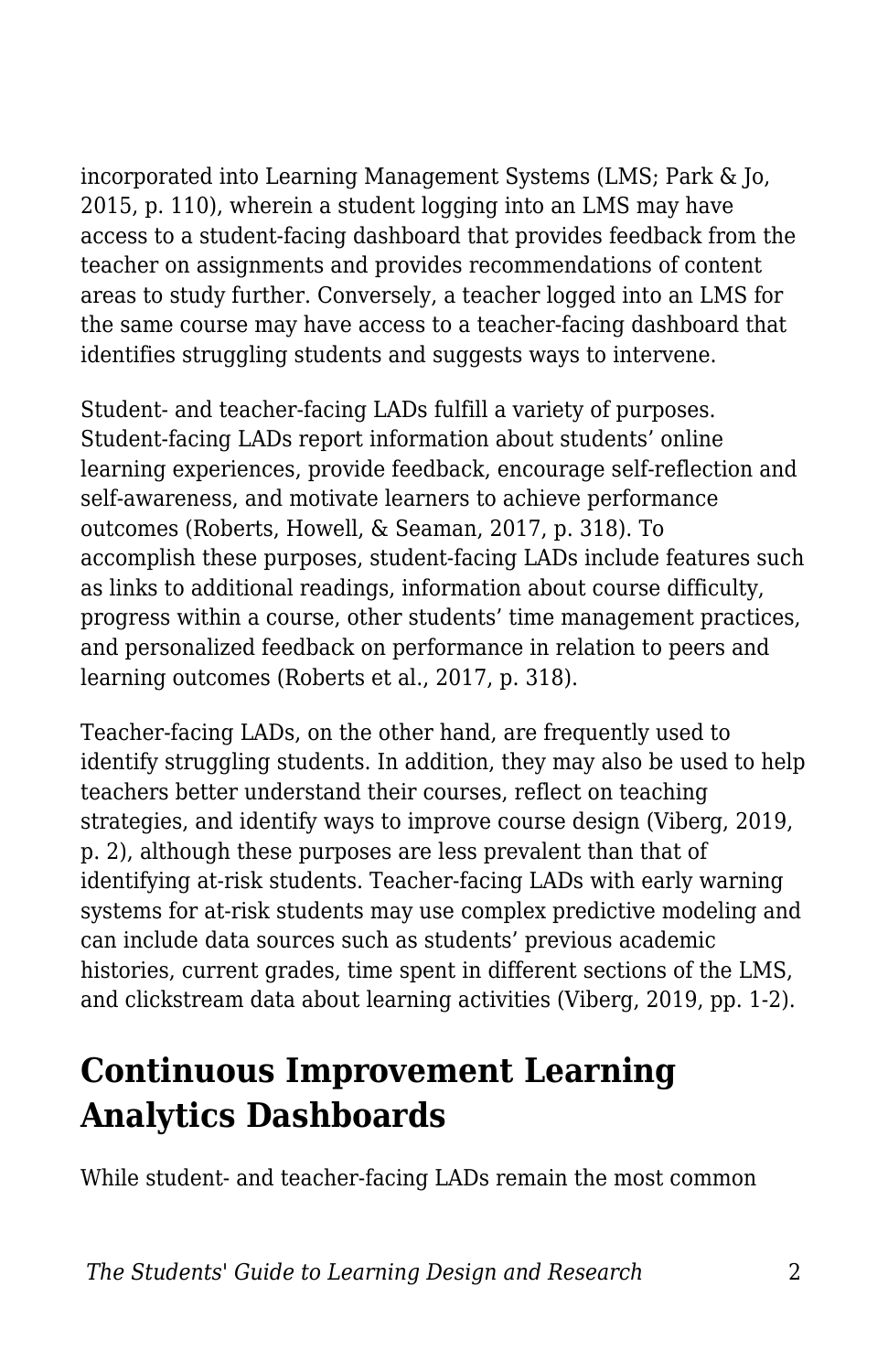types of LADs, dashboards have also been created to facilitate the continuous improvement of online learning resources. This emerging type of LAD, known as a continuous improvement LAD, provides feedback to educational content creators about the quality and performance of educational content (see Figure 1). Continuous improvement LADs are relatively new, but they have been incorporated into online educational platforms such as textbook publishing platforms (e.g., EdTech Books), university library websites (Loftus, 2012), and government websites focused on educating the public (Desrosiers, 2018).

#### Figure 1

Example of a Continuous Improvement Learning Analytics Dashboard



When designing a learning analytics dashboard, designers must

*The Students' Guide to Learning Design and Research* 3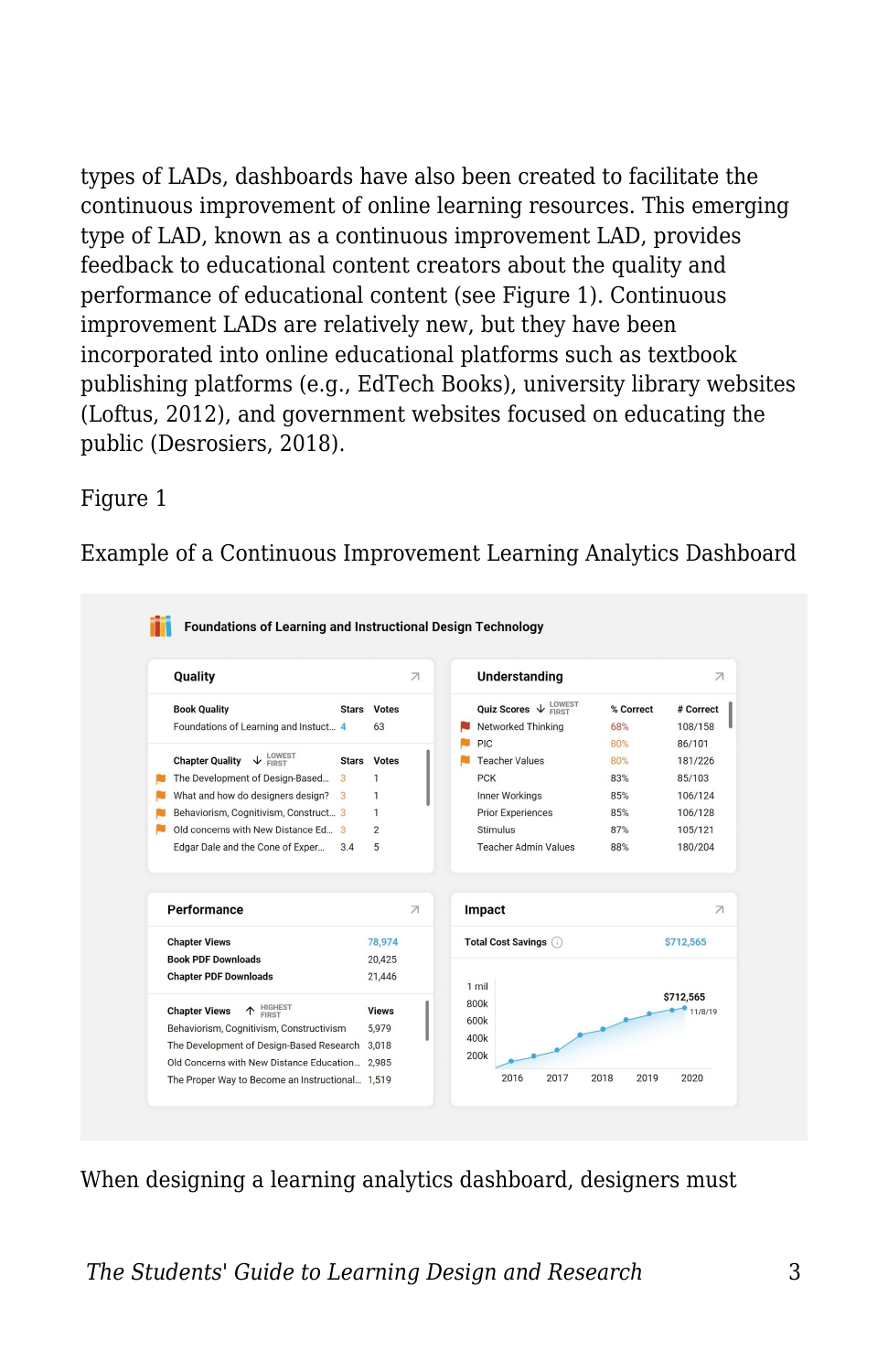consider who the dashboard is trying to influence and what assumptions it is making about deficits contributing to poor performance. While a complete analysis of the underlying value systems of each type of LAD is beyond the scope of this chapter, Table 1 may be helpful in understanding intended audiences and designer beliefs about deficits that influence the design of each type of LAD. Stated simply, this means that the intended audience and design of each type of dashboard implies that the problem is located in a particular place. This deficit might be ascribed to the student (e.g., poor study habits), the teacher (e.g., poor pedagogy), or the content (e.g., poor design).

Table 1

Targets of Underlying Deficit Mindsets that Influence Different Types of LADs

| <b>Target of</b><br><b>Deficit</b><br><b>Mindset</b> | <b>How to Improve</b><br><b>Student Performance</b>                     | <b>Types of LADs Influenced</b><br>by Value System     |  |
|------------------------------------------------------|-------------------------------------------------------------------------|--------------------------------------------------------|--|
| <b>Student</b>                                       | <b>Encourage student</b><br>effort<br><b>Modify student</b><br>behavior | <b>Student-facing LAD</b><br><b>Teacher-facing LAD</b> |  |
| Teacher                                              | Improve teaching<br>strategies<br>Intervene with at-risk<br>students    | Teacher-facing LAD                                     |  |
| Content                                              | Improve content                                                         | Teacher-facing LAD<br>Continuous improvement<br>LAD    |  |

Note that each type of deficit mindset lends itself to specific actions that dashboard users can take to improve the learning experience. For example, students can study more and better manage their time;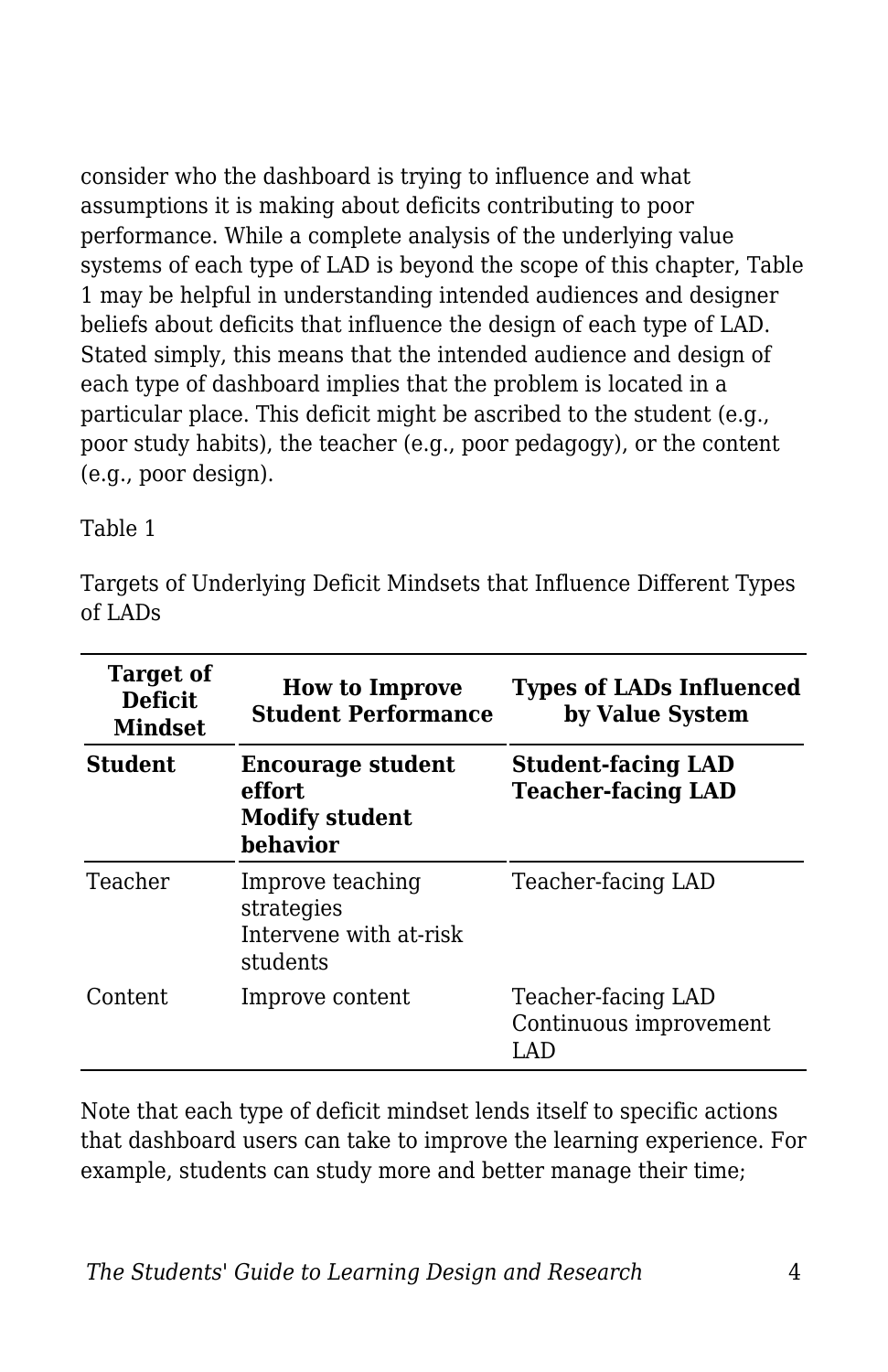teachers can improve their teaching strategies, motivate and inspire their students, and adjust the resources they use; and content creators can improve the quality of their content. Rather than attributing poor performance to external factors, such as how students are using content or which teaching strategies are employed, a continuous improvement LAD attributes poor performance to poor content quality and uses metrics that help content creators improve their content. When designing a continuous improvement LAD, then, dashboard designers should ensure that the information displayed on the dashboard is relevant to and actionable by content creators and that it also provides ongoing information about how content changes are impacting student performance.

As a recent example of a continuous improvement LAD, in 2018, the Massachusetts Digital Services team developed a dashboard that helped "Mass.gov content authors make data-driven decisions to improve their content" (Desrosiers, 2018). The dashboard took data from a variety of sources, including Google Analytics, Siteimprove, and Superset, and integrated the data into the website's content management system (CMS). As a result, content authors could simply select an Analytics tab when editing their content to view performance metrics and access recommendations to improve their content. The team also collected ongoing online survey data to obtain direct feedback from Mass.gov users about their satisfaction with the site, reasons for using the site, and suggestions to improve the site.

After eight months of analyzing potential performance indicators and validating indicators with five partner agencies using a sample set of the website's 100 most-visited pages, the dashboard developers summarized performance indicators into four categories: (1) findability, (2) outcomes, (3) content quality, and (4) user satisfaction (Desrosiers, 2018). Each category received a score from 0-4, which was then averaged to create an overall score. In addition, the dashboard included general recommendations for ways content creators could improve content in each of the four categories.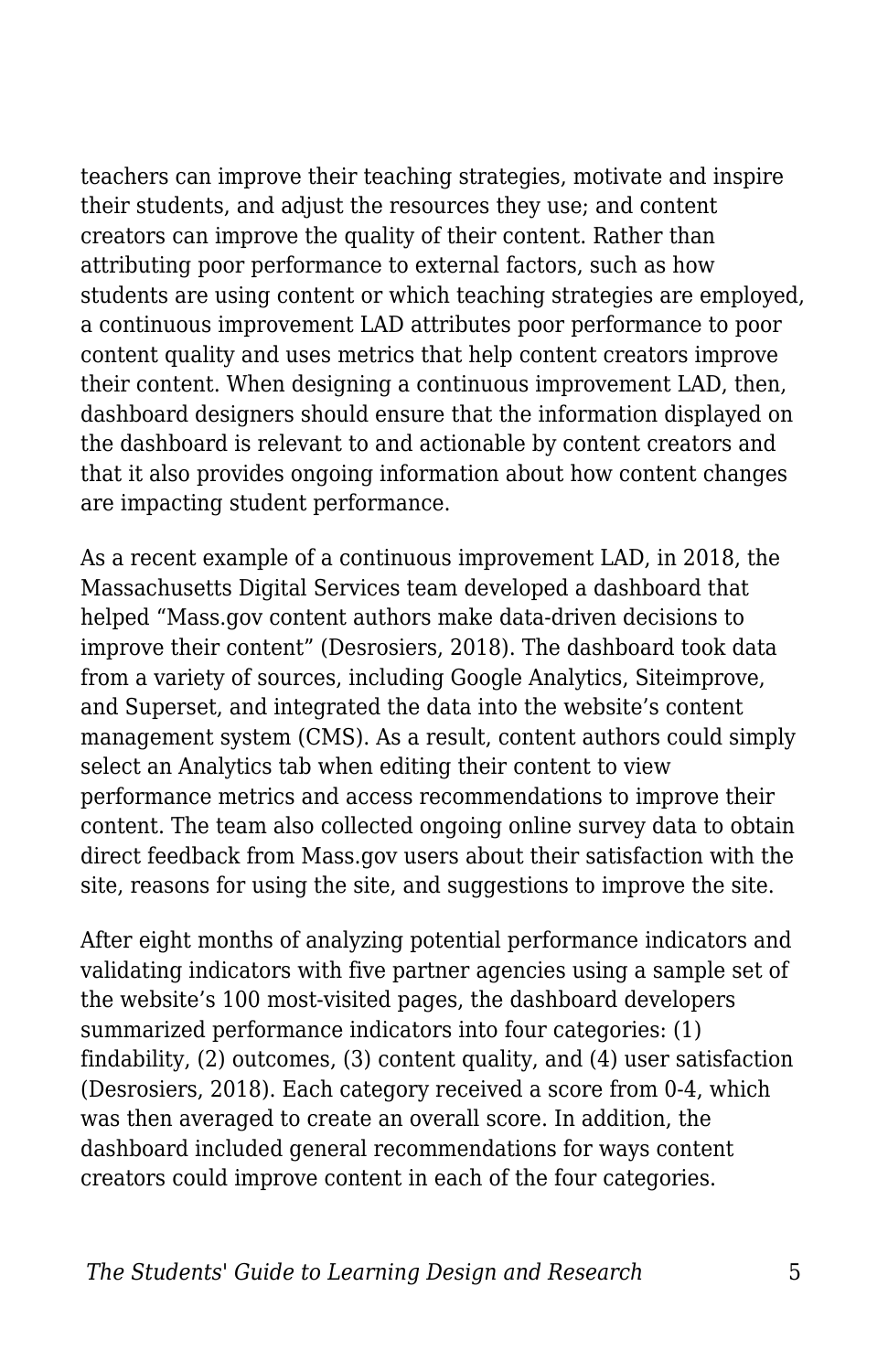The dashboard was valuable to content creators, because it showed how specific content pages were performing over time and provided specific suggestions on how to improve content. For example, if a content creator saw that a page about SNAP benefits had a Content Quality score of 2, the content creator could find and implement recommendations from the dashboard, such as "Use SiteImprove to check for broken links and fix them" and "Spell out acronyms the first time you use them" (Desrosiers, 2018).

As this example illustrates, designing an effective continuous improvement LAD can be a complex task that requires a deep understanding of both the dashboard users (in this case, the creators of the Mass.gov content pages) and the people accessing the content (in this case, the visitors to Mass.gov). Just as a continuous improvement LAD facilitates iterative improvements to an educational website or platform's content, this example suggests that an iterative process can be used in designing and developing the dashboard itself, wherein user feedback can be used to improve the usability and efficacy of the dashboard.

# **Best Practices in Designing a Continuous Improvement LAD**

The data analyzed and visualizations displayed on a continuous improvement LAD for a government website would likely be very different from those on a different site, such as an online textbook publishing platform, "because pedagogical, technical and organisational aspects of learning are complex, [and] they must be carefully interpreted within the used context" (Viberg, 2019, p. 1). Yet, despite differences from one continuous improvement LAD to another, effective continuous improvement LADs may share several characteristics.

In 2004, as analytics dashboards were emerging in business and other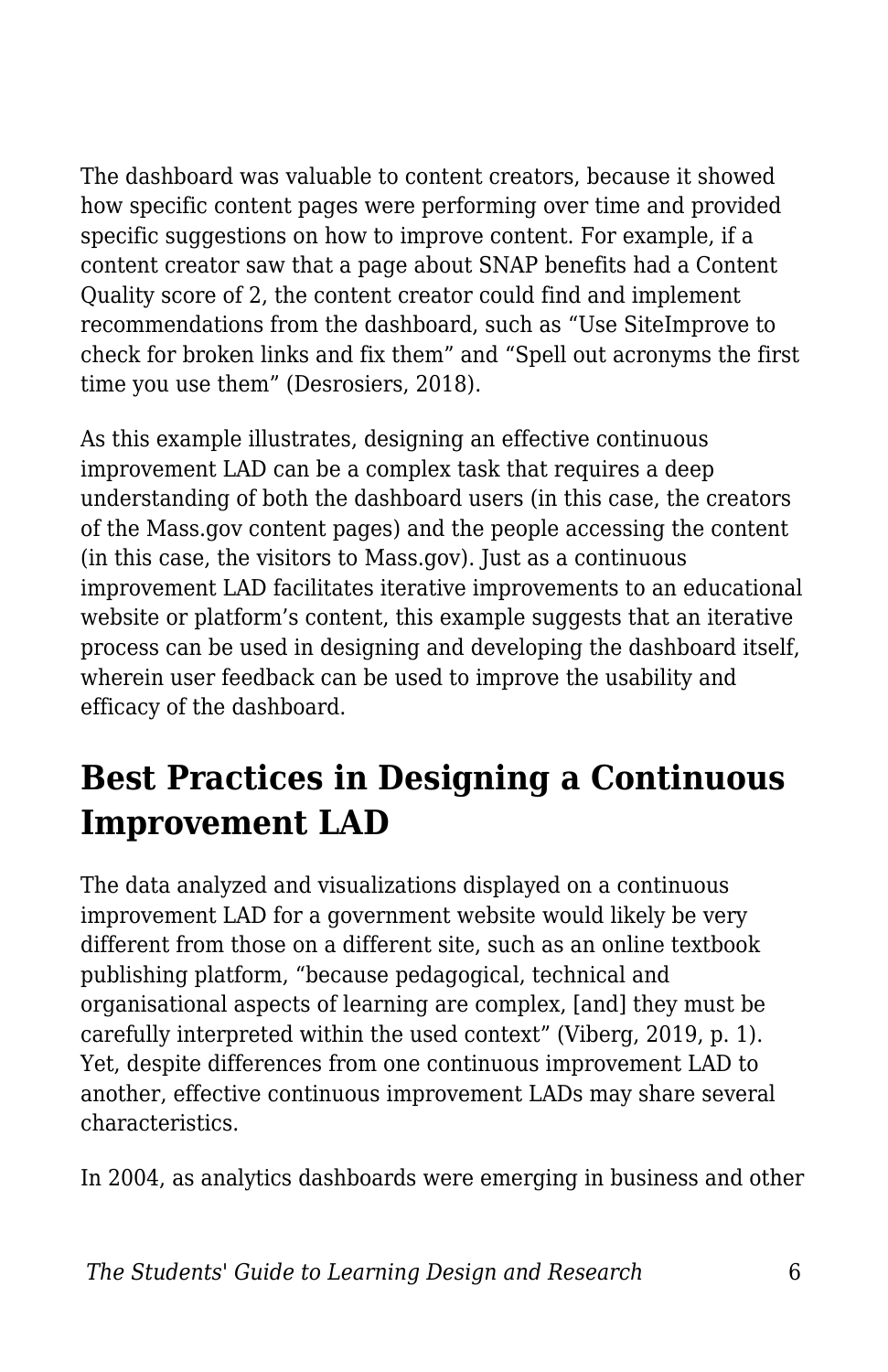fields, data visualization consultant and author Stephen Few defined a dashboard as "a visual display of the most important information needed to achieve one or more objectives; consolidated and arranged on a single screen so the information can be monitored at a glance" (p. 3). Fifteen years later, dashboards have become a widely used data analytics tool, and several recommendations have been suggested for designing effective dashboards. Many of these recommendations fall within four categories: (1) design for the dashboard's intended purpose; (2) choose relevant metrics; (3) ensure data is current and accurate; and (4) use effective visual displays. I will now describe each of these recommendations in detail.

#### **Design for the Dashboard's Intended Purpose**

First, the purpose of a dashboard should direct the dashboard's design. As explained previously, continuous improvement LADs facilitate the continuous improvement of online content and are informed by a content-deficit mindset. In addition, the design of continuous improvement LADs is influenced by the needs of the content creators using the dashboards and by the type of educational content assessed by the dashboards.

Designers of continuous improvement LADs may benefit from frequent communication and collaboration with content creators (De Laet, 2018). Through interviews and surveys, dashboard designers can better understand the information content creators need to know about the students using the learning content so they can change the content to better meet the students' needs. For example, authors publishing textbooks on an online textbook publishing platform may desire to know which textbook chapters are most relevant to students and which topics students have a hard time understanding. These questions may help dashboard designers choose appropriate metrics for the dashboard that pertain to this information. Dashboard designers can show iterations of the dashboard design to content creators and use their feedback to inform subsequent iterations of the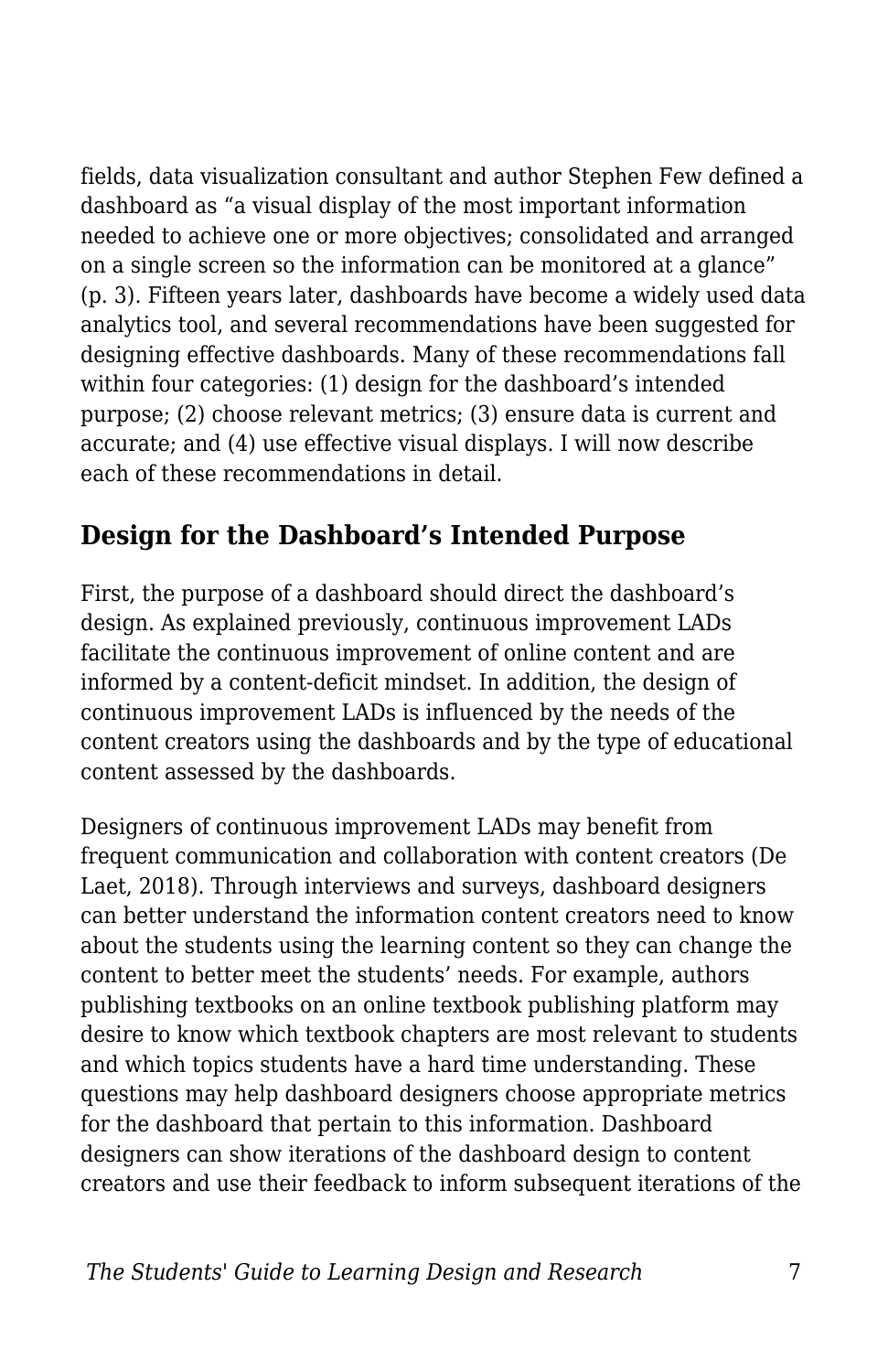dashboard's design.

#### **Choose Relevant Metrics**

Second, metrics are the building blocks of any dashboard and of the visualizations displayed on that dashboard. Metrics are "measures of quantitative assessment used for assessing, comparing, and tracking performance" and comparing current performance with historical data or objectives (Young, 2019). Metrics should emanate consciously and directly from the intended purpose of the dashboard. In the case of continuous improvement LADs, metrics should be selected that measure and provide actionable data for content creators to evaluate student learning and improve content.

In business analytics, the term key performance indicators (KPIs) is used to identify meaningful metrics. The implication that metrics should measure only important, or key, indicators and that the measurement is one of performance applies neatly to continuous improvement LADs. Are students able to successfully demonstrate learning through knowledge assessments and other exercises? How often is a particular learning product (e.g., a textbook or educational video) accessed or completed? How do students rate the quality of the resource? Put simply, continuous improvement LADs should report key metrics to content creators to help them improve their content.

#### **Ensure Data Are Current and Accurate**

Third, regardless of which metrics are selected, a dashboard is only useful if it is based on current, accurate information. Dashboards should be connected to accurate data sources and should be updated regularly so that content creators can make informed decisions on how to improve their content. While some types of dashboards, such as strategic business dashboards, may only need data to be updated monthly, quarterly, or even annually, other types of dashboards, such as operational business dashboards, may require real-time data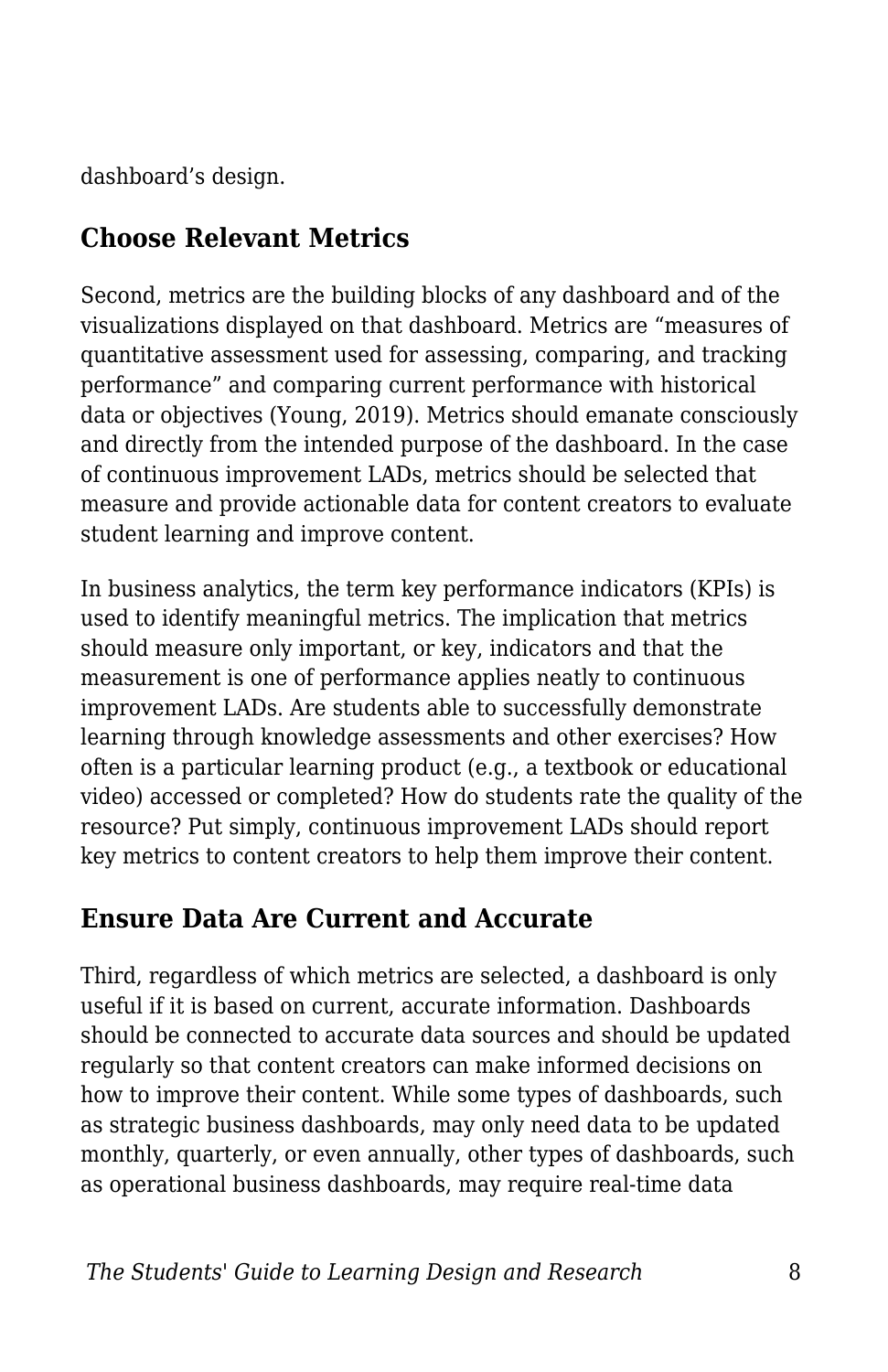updates (Few, 2013). Designers of continuous improvement LADs should consider both the purpose of the dashboard and the needs of dashboard users when determining which data sources to use and how frequently the data should be updated.

Continuous improvement LADs often require data integration, which is defined as "the process of collecting data from disparate locations and systems, and presenting [the data] in a meaningful and useful way" (Boonie, 2016, p. 1). For example, as mentioned previously, the Mass.gov dashboard combined data from Google Analytics, Siteimprove, Superset, and other sources. Dashboard designers should ensure that data from disparate databases has been properly transformed and normalized before being integrated into a continuous improvement LAD (Boonie, 2016).

### **Use Effective Visual Displays**

And fourth, after selecting appropriate metrics and integrating relevant data sources, dashboard designers must decide how to effectively display data. A variety of books and research articles have been written about dashboard design and data visualization (see Knaflic, 2015; Few, 2012; & Few, 2013); in this section, I will describe a few outstanding principles.

To begin, continuous improvement LADs should display high-level summaries that can be viewed and interpreted at a glance. Because humans have limited working memory, they are not able to store large amounts of visual information at a time (Yoo, Lee, Jo, & Park, 2015). As a result, dashboards are less effective if users must scroll through large amounts of content or select various tabs to identify and piece together information. Instead of having excessive visualizations, dashboards should prioritize information and display on a single screen the information that is most important. In accordance with psychologist George A. Miller's observation (1956) that the average person can hold 7, plus or minus 2 objects in working memory, some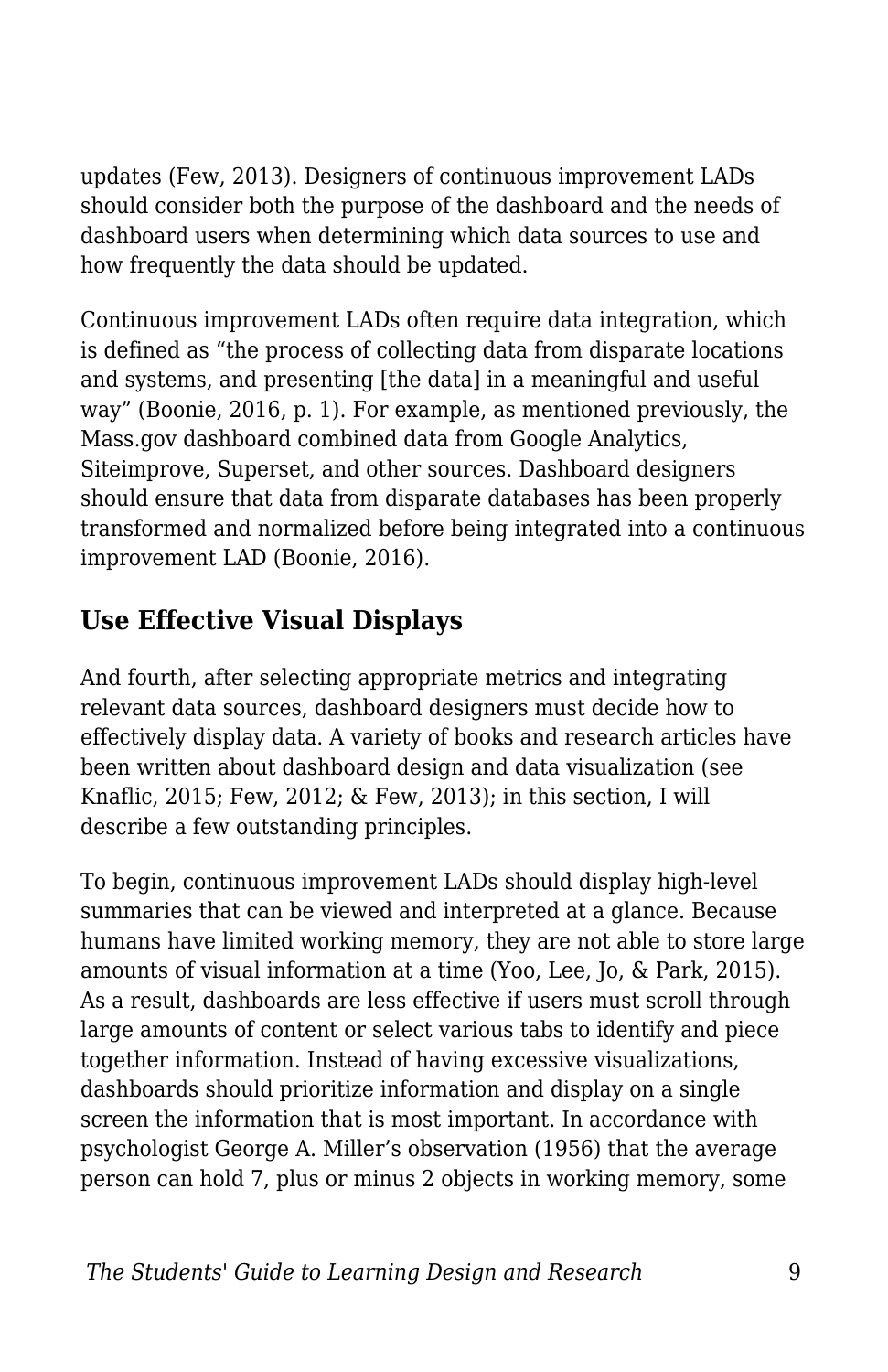dashboard designers recommend that no more than 5 to 9 visualizations be displayed on a dashboard's primary view. Interactions such as buttons, tabs, tooltips, and scrolling can be used to display additional content without overwhelming the user; however, the dashboard should not rely on these interactions to report key information (Bakusevych, 2018).

As Stephen Few explained (2004), a defining characteristic of a dashboard is "concise, clear, and intuitive display mechanisms" (p. 3). Dashboards should not use ostentatious or distracting visuals; rather, dashboards should apply minimalistic design principles that draw attention to important data. For example, dashboards should appropriately use negative space (sometimes called white space) so that the information is not too crowded and relevant data stand out to users (Bakusevych, 2018).

Dashboards designers should select the appropriate visuals to display different types of information. For example, bar charts are useful in comparing values at a point in time (e.g., current quality rating of an educational video) whereas line charts are useful in comparing values over time (e.g., total student savings as a result of using an open educational resource textbook). While a large variety of graph types may be used to report data, Tables 2 and 3 about common graph types may prove useful in deciding which visuals to display for different types of data (see Bakusevych, 2018 & Knaflic, 2015, pp. 35-69).

Table 2

| Analyze                                                                   | Compare                        | Analyze                                                                   | Analyze                                  |
|---------------------------------------------------------------------------|--------------------------------|---------------------------------------------------------------------------|------------------------------------------|
| relationships                                                             | values                         | composition                                                               | distribution                             |
| <b>Scatterplots</b><br><b>Bubble charts</b><br><b>Network</b><br>diagrams | Bar/column<br>charts<br>charts | Tree map<br><b>Heat map</b><br>Circular areas Pie/donut chart Bell curves | <b>Scatterplots</b><br><b>Histograms</b> |

Purposes of Common Graphs Representing Data at a Point in Time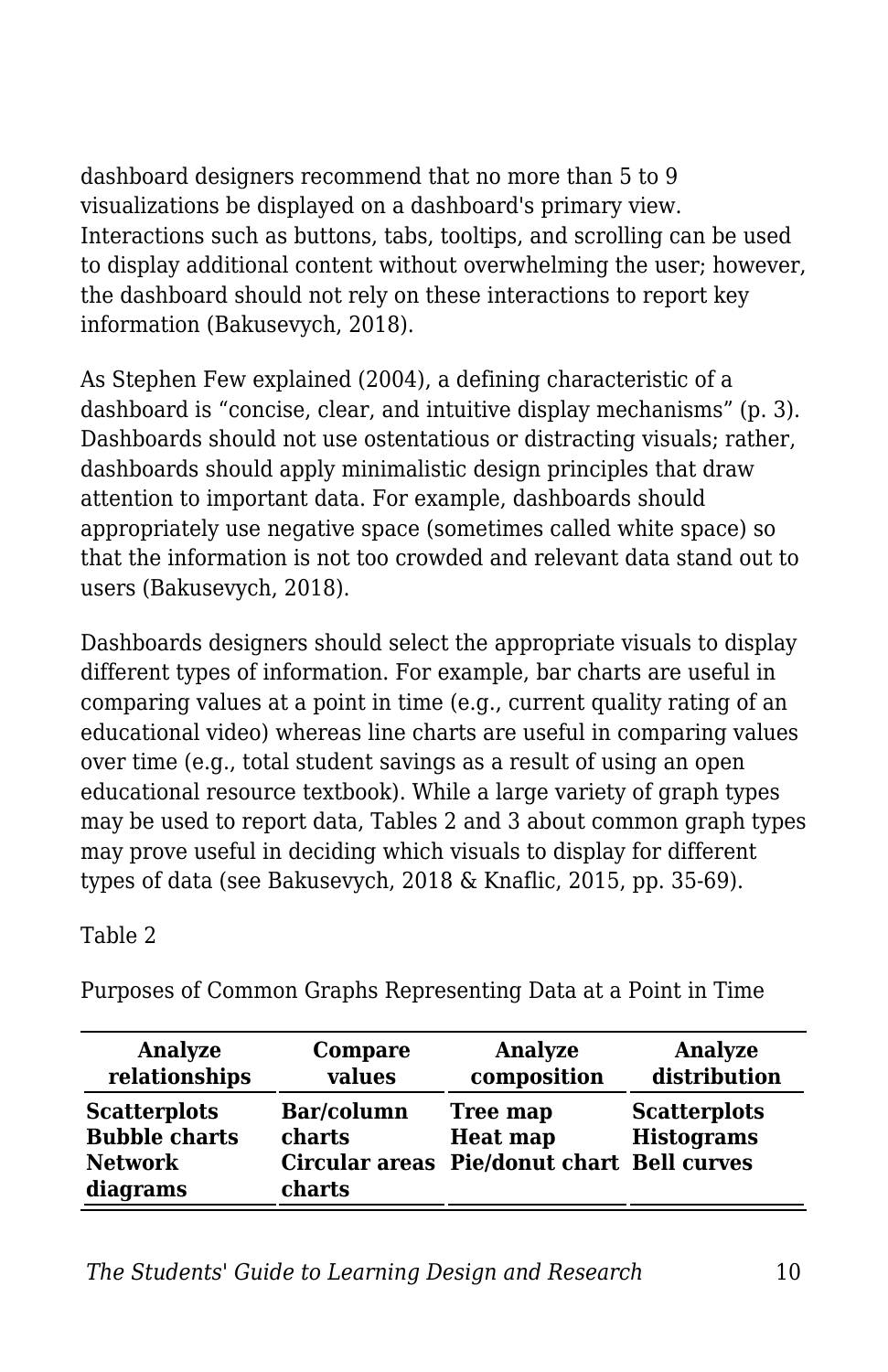#### Table 3

| Analyze       | Compare                | Analyze                                                                                | Analyze      |
|---------------|------------------------|----------------------------------------------------------------------------------------|--------------|
| relationships | values                 | composition                                                                            | distribution |
| N/A           | <b>Slope</b><br>graphs | Line graphs Stacked column<br>chart<br><b>Stacked area</b><br>chart<br>Waterfall chart | N/A          |

Purposes of Common Graphs Representing Data Over Time

As Tables 2 and 3 indicate, graphs may be used to analyze relationships, composition, and distribution, as well as to compare values. Whether the data depict a specific point in time or illustrate changes over a period of time influences which type of graph should be used.

Dashboards directed toward users whose native language reads from left to right should display the most important information in the upper left and then organize the rest of the information in a Z-pattern. In other words, dashboard designers should design with the assumption that users will view the first row of visualizations from left to right and then move down to the next row following the same patterns. Graphs with related information should be close to each other so users do not have to look back and forth between distant areas of the dashboard.

In addition to following these general recommendations, dashboard designers should use effective visual displays to address a challenge unique to continuous improvement LADs; namely, the data used to inform actions is iterative. When content creators make adjustments to content based on feedback from the dashboard, the data about that content is no longer valid for making further judgments. For example, a continuous improvement LAD on an online textbook publishing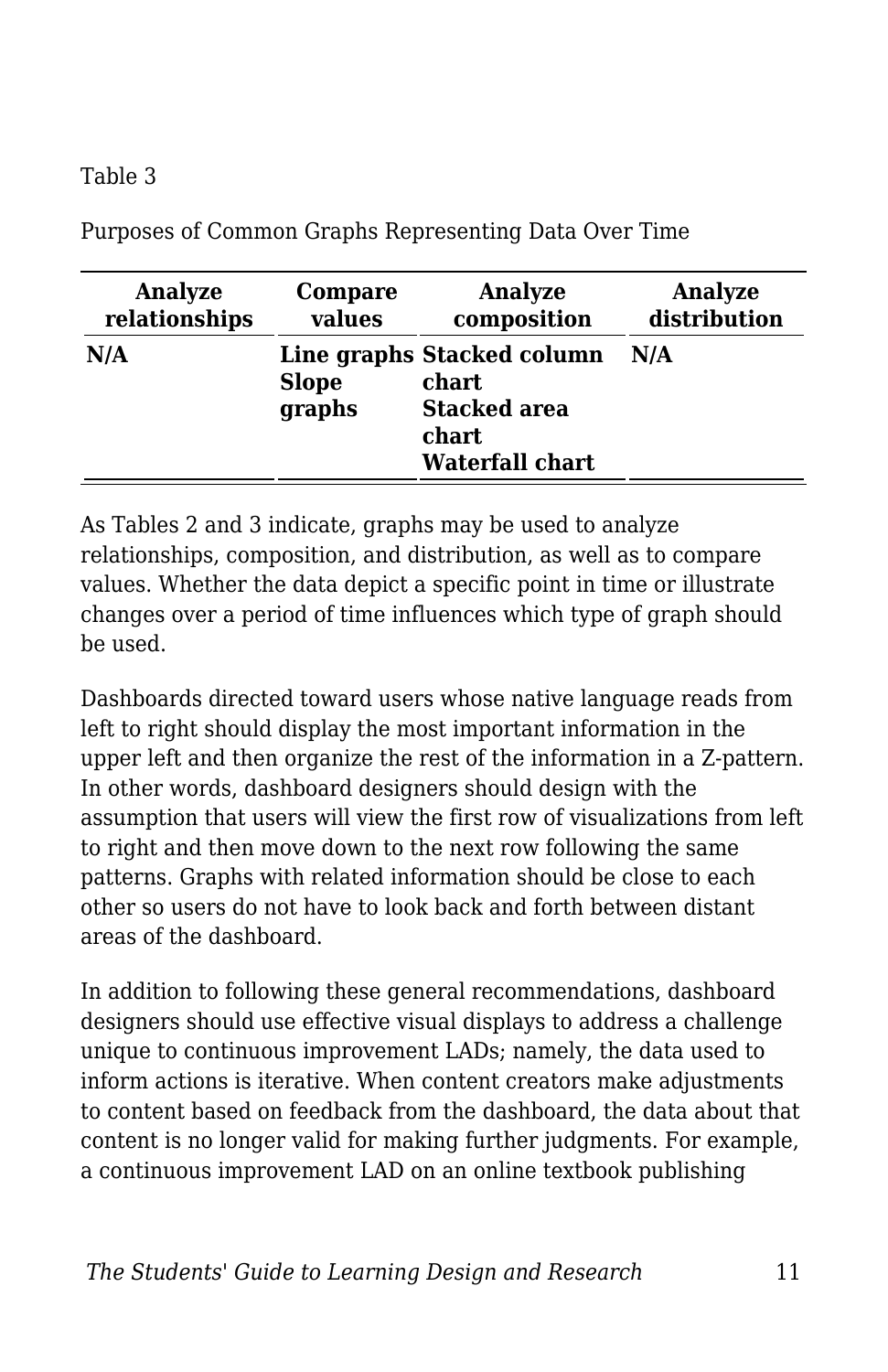platform may display the scores of knowledge check questions. If a content creator observes that a specific question has low scores, the content creator may clarify parts of the chapter or adjust the wording of the knowledge check question. In either case, after the adjustments are made, the data about the knowledge check scores are no longer valid.

As this example illustrates, each iteration, improvement, or adjustment made to content invalidates previous data about that content. How can effective visual design address this problem? To compensate for the problem of invalid data, continuous improvement LADs must clearly document iterative changes to content. In the case of the adjusted knowledge check question, the dashboard must visually show content creators how scores to the knowledge check question changed in relation to the adjustments made. By clearly displaying when content changes occurred, content creators can see to what extent their changes led to desired outcomes, and can know when additional changes are needed.

# **Conclusion**

As students enroll in online classes and engage with digital content, they leave behind an abundance of data that, if properly collected, reported, and analyzed, can lead to enhanced learning. Learning analytics dashboards are an effective tool to visualize and report these data so students, teachers, and content creators can make informed decisions about their role in the learning process. An emerging type of LAD, known as a continuous improvement LAD, helps content creators make incremental improvements to their content using data about student performance with the content and user feedback. While the metrics and visualizations of continuous improvement LADs vary depending on the type of content the dashboard seeks to improve, several data visualization and dashboard best practices may help in designing an effective continuous improvement LAD. These practices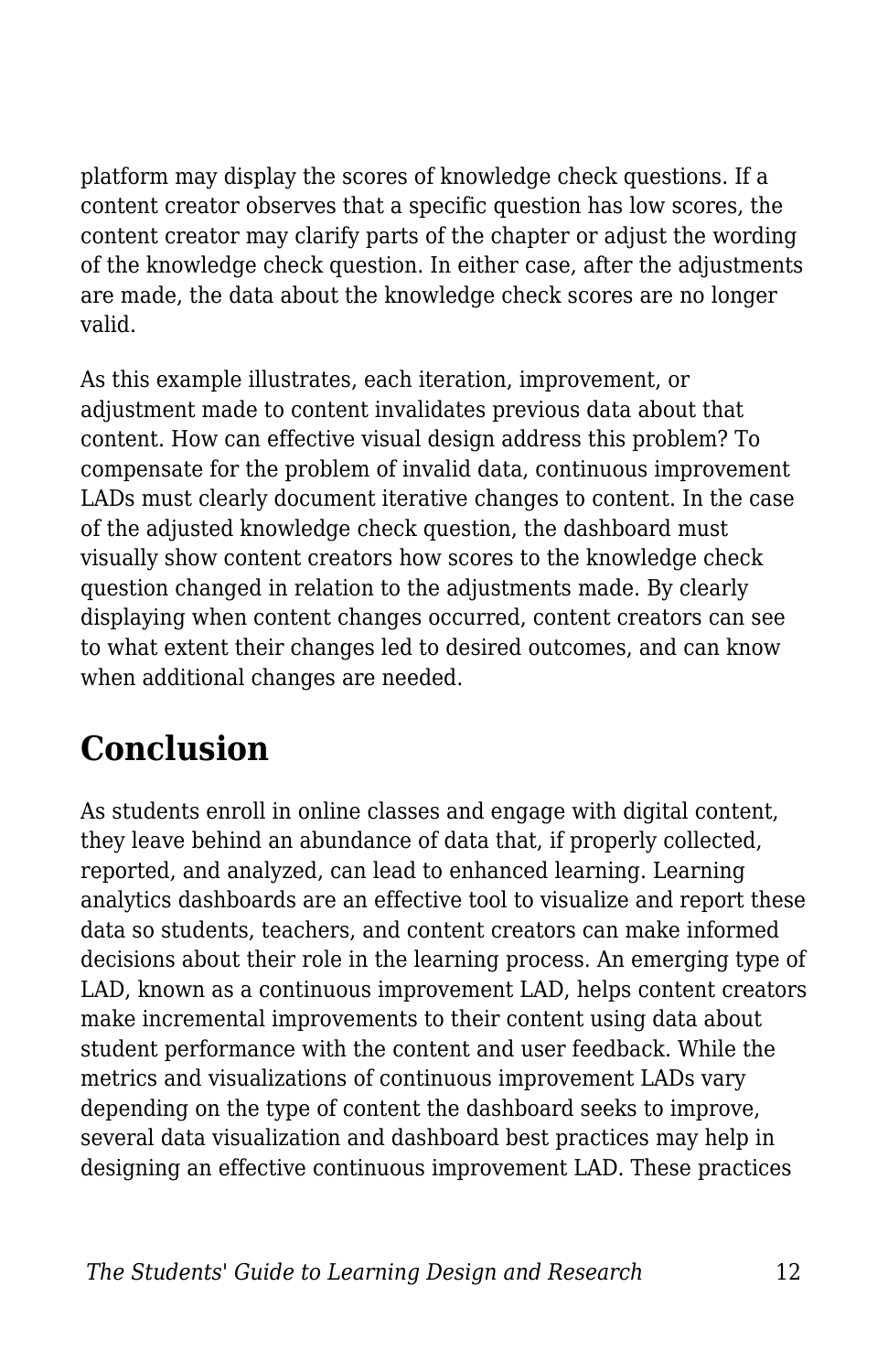include designing for the dashboard's intended purpose, selecting relevant metrics, maintaining accurate and up-to-date data, and using effective visual displays. As more educational platforms begin to collect and report data about the quality and performance of their content, content creators using these platforms will be able to make informed, data-driven decisions about how to improve their content and increase student learning.

### **References**

- Bakusevych, T. (2018, July 17). 10 rules for better dashboard design. Retrieved from https://uxplanet.org/10-rules-for-better-dashboard-design-ef68189 d734c
- Boonie, M. (2016). Determining, integrating, and displaying your metrics and data [White paper]. Retrieved from https://www.pharmicaconsulting.com/wp-content/uploads/2016/1 0/Determining-Integrating-and-Displaying-your-Metrics-and-Data\_2.pdf
- Desrosiers, G. (2018, August 20). Custom dashboards: Surfacing data where Mass.gov authors need it. Retrieved from https://medium.com/massgovdigital/custom-dashboards-surfacingdata-where-mass-gov-authors-need-it-80616c97dff4
- De Laet, T. (2018). Learning Dashboards for Actionable Feedback [PowerPoint presentation]. Retrieved from http://www.humane.eu/fileadmin/user\_upload/Learning\_dashboar ds for actionable feedback.pdf
- Elias, T. (2011). Learning analytics: Definitions, processes and potential. Retrieved from http://learninganalytics.net/LearningAnalyticsDefinitionsProcesse sPotential.pdf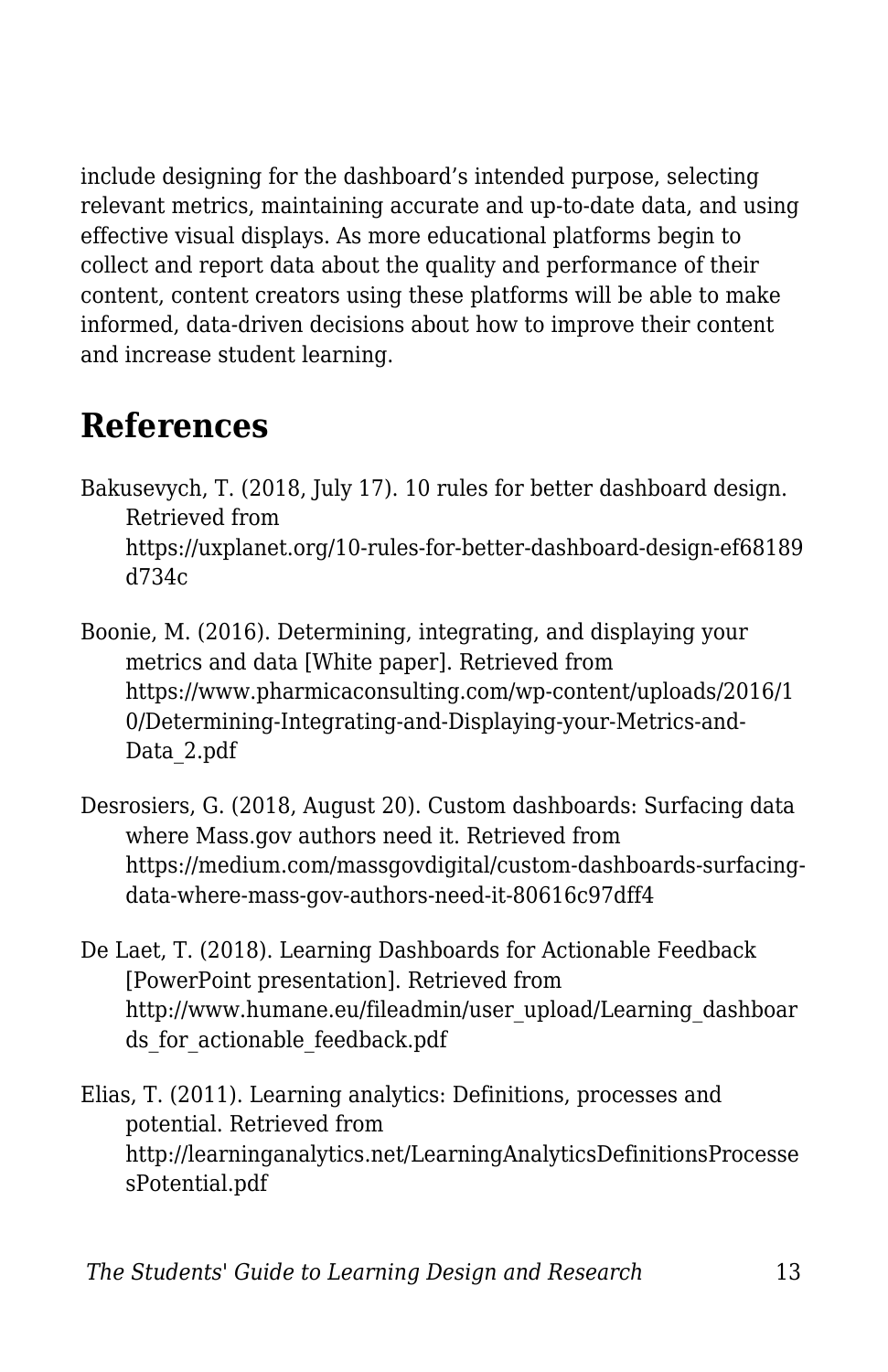- Few, S. (2004, March 20). Dashboard confusion. Intelligence Enterprise. Retrieved from https://www.perceptualedge.com/articles/ie/dashboard\_confusion. pdf
- Few, S. (2012). Show me the numbers: Designing tables and graphs to enlighten (2nd ed.). Burlingame, CA: Analytics Press.
- Few, S. (2013). Information dashboard design: Displaying data for ata-glance monitoring (2nd ed.). Burlingame, CA: Analytics Press.
- Knaflic, C. N. (2015). Storytelling with data: a data visualization guide for business professionals. Hoboken, NJ: John Wiley & Sons, Inc.
- Loftus, W. (2012). Demonstrating success: Web analytics and continuous improvement. Journal of Web Librarianship, 6(1), 45-55.
- Miller, G. A. (1956). The magical number seven, plus or minus two: Some limits on our capacity for processing information. Psychological Review, 63(2), 81.
- Moore, M. (1989). Three Types of Interaction. American Journal of Distance Education. 3. 1-7. 10.1080/08923648909526659.
- Park, Y., & Jo, I. H. (2015). Development of the learning analytics dashboard to support students' learning performance. Journal of Universal Computer Science, 21(1), 110.
- Roberts, L. D., Howell, J. A., & Seaman, K. (2017). Give me a customizable dashboard: Personalized learning analytics dashboards in higher education. Technology, Knowledge and Learning, 22(3), 317-333. doi:http://dx.doi.org.erl.lib.byu.edu/10.1007/s10758-017-9316-1

SoLAR. (2011). Open Learning Analytics: an integrated & modularized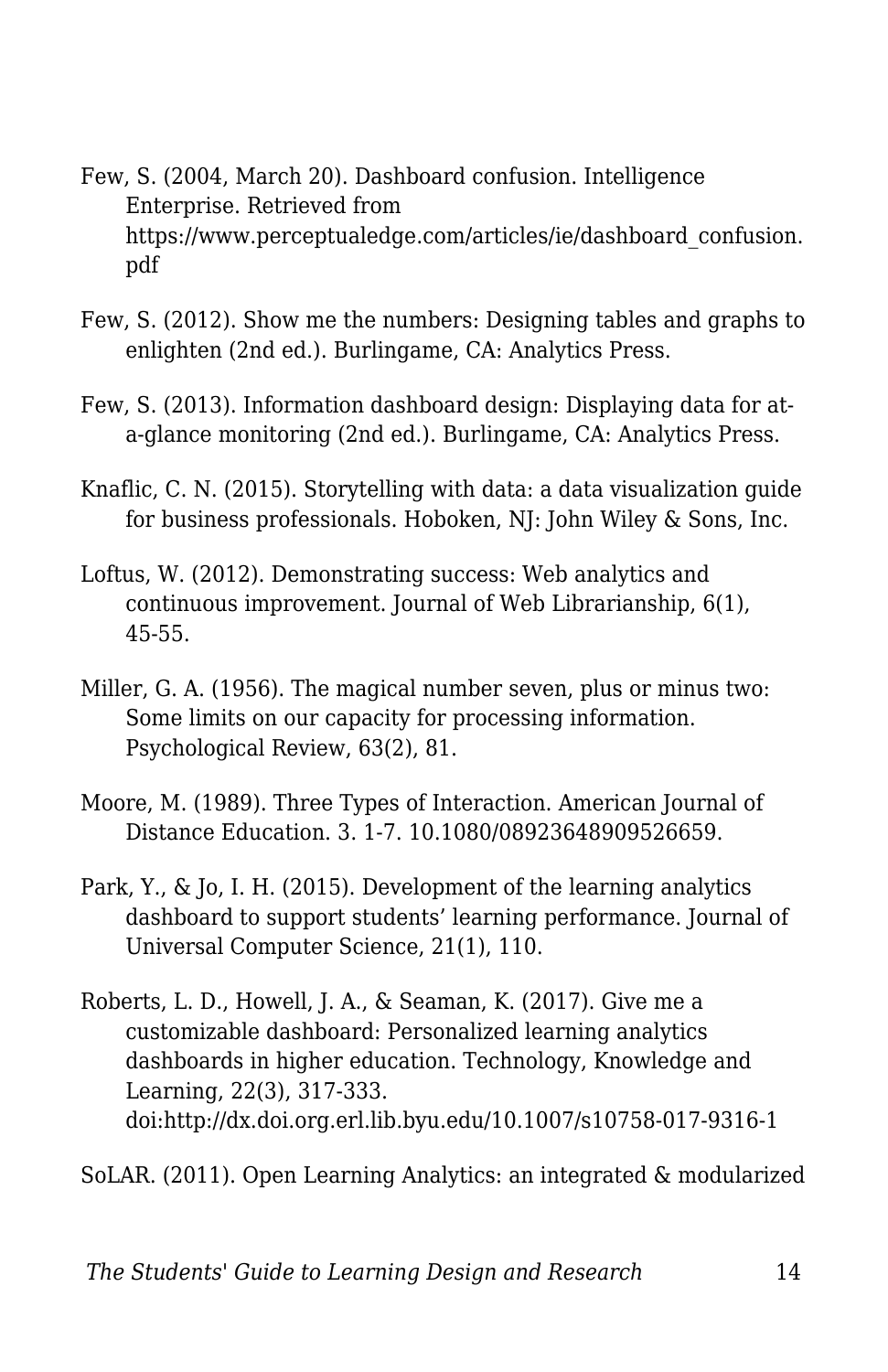platform. Society for Learning Analytics Research. Retrieved from http://solaresearch.org/OpenLearningAnalytics.pdf

- Viberg, O. (2019). How to Implement Data-Driven Analysis of Education: Opportunities and Challenges.
- Yoo, Y., Lee, H., Jo, I. H., & Park, Y. (2015). Educational dashboards for smart learning: Review of case studies. In Chen, G., Kumar, V., Kinshuk, Huang, R. & Kong, S. C. (Eds.), Emerging issues in smart learning (pp. 145-155). Springer, Berlin, Heidelberg.

Young, J. (2019). Metrics. Retrieved from https://www.investopedia.com/terms/m/metrics.asp